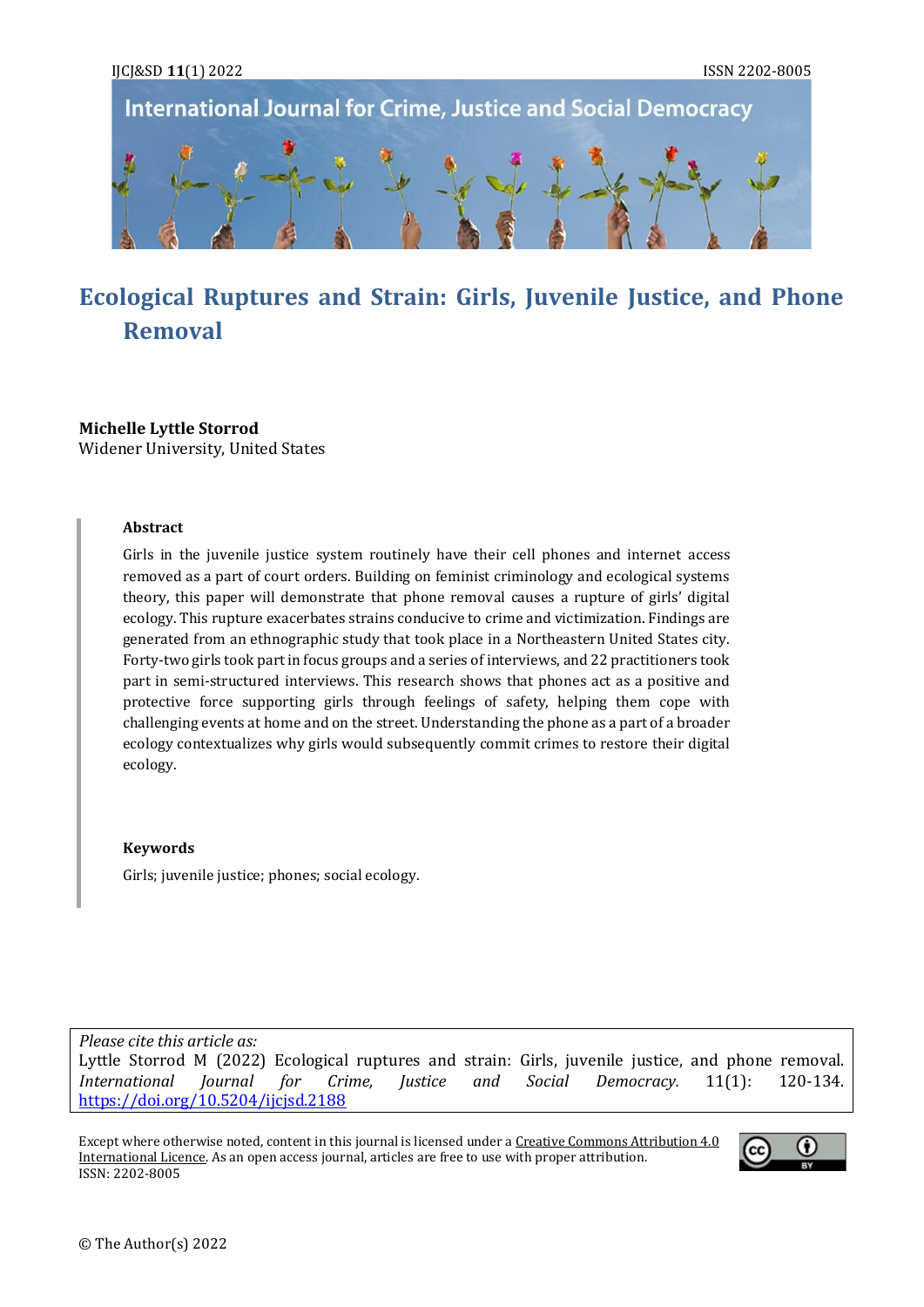## **Introduction**

Girls in the United States (US) juvenile justice system (IJS) are largely made up of those who commit minor nonviolent "offenses" (Ehrmann, Hyland and Puzzanchera 2019), which, if committed by a male, are likely to receive little, if any, punishment (Chesney-Lind 1989). Feminist criminologists have argued that the increase in girls entering the JJS can be explained primarily through the paternalistic and sexist structure of the system itself, which treats girls more harshly than boys at each stage (Anderson, England and Davidson 2017; Belknap 2020; Chesney-Lind 1989; Chesney-Lind and Sheldon 2014; DeHart and Lynch 2021; Lopez 2017; Schaffner 2006; Sharpe 2012), including arrest, adjudication, disposition, and sentencing (Carr et al. 2008). Patriarchal trends within the system result in the criminalization of girls' victimization, in particular sexual exploitation (Chesney-Lind 1989; DeHart and Lynch 2021; Schaffner 2006; Sharpe 2012).

As reflected in this study, girls in the IIS are more likely to be girls of color (Ehrmann, Hyland and Puzzanchera 2019), come from a low socioeconomic standing, have experienced trauma, and have been convicted of status offenses, such as running away or curfew violations (acts that are not treated as criminal acts when a person is an adult) (Ehrmann, Hyland and Puzzanchera 2019). As reflected in this study, girls in the JJS are more likely to be girls of color, accounting for up to 54% of all delinquency cases (Ehrmann, Hyland and Puzzanchera 2019).

This study builds on the insights of feminist criminology by exploring court-ordered digital access bans imposed on girls but not boys. In response to delinquency and risk of sexual victimization, girls' phones and internet access according to practitioners are removed "for the girls' protection" via court orders. By combining the social-ecological and general strain theories, this study provides a unique understanding of girls' digital contexts and causes of delinquency as an unintended consequence of the court's policy of phone removal.

## *Girls, Phones, and Risk*

There is a dearth of literature about the digital lives of girls involved in the JJS. Available research has centered around sexting and filmed fights. Concerns regarding girls' digital behavior are highly gendered. Research examining sexting has reflected the moral panic about the sexualization of girls, particularly through social media and the perceived "dangers of sexual predators everywhere" (boyd 2014: 100). By contrast, research examining filmed fights has registered concerns that girls are becoming more like boys because fighting threatens femininity (Carrington 2013; Larkin and Dwyer 2016). Reflective of how the JJS has historically treated girls who are involved in either sexual activity or violence, girls are punished more harshly for their involvement in these activities because they transgress normative gender boundaries (Belknap 2020; Carr et al. 2008; Chesney-Lind and Sheldon 2014). Sexting studies have provided evidence that international courts penalize female teenage sexuality harshly through laws created to punish adult sex offenders (Gong and Hoffman 2012; Hasinoff 2015). The filmed fight literature has assessed the often harsh audience reaction to girls' fights and how the harm suffered has become a source of entertainment (Carrington 2013; Hitchens 2019; Larkin and Dwyer 2016; Rhodes and Hunt 2018) that "incites and rewards girls'" violence (Carrington 2013: 1).

By focusing on risks, the many benefits of phone and internet adoption for young people have been obscured in the extant literature. This harm-based focus is reflective of "mobile panics" (Goggin 2006), whereby phones are associated with broader social harm and threats to social order primarily centered around "ill-mannered, feckless, and subversive young people" (Goggin 2006: 124). Historically, cell phone and internet cultures have raised anxieties about their ability to corrupt young people and threaten sociability. Because phones are integrated into young people's lives, digital access has been identified as a threat to traditional forms of authority and supervision (Goggin 2006).

There is no denying that phone use does pose a risk to girls. Girls in digital forums face an increase in harrassment (Hutchings and Chua 2016), and increased access to negative peer influence online has also been identified as a threat to young people's rehabilitation (Lim et al. 2013a, 2013b). However, phones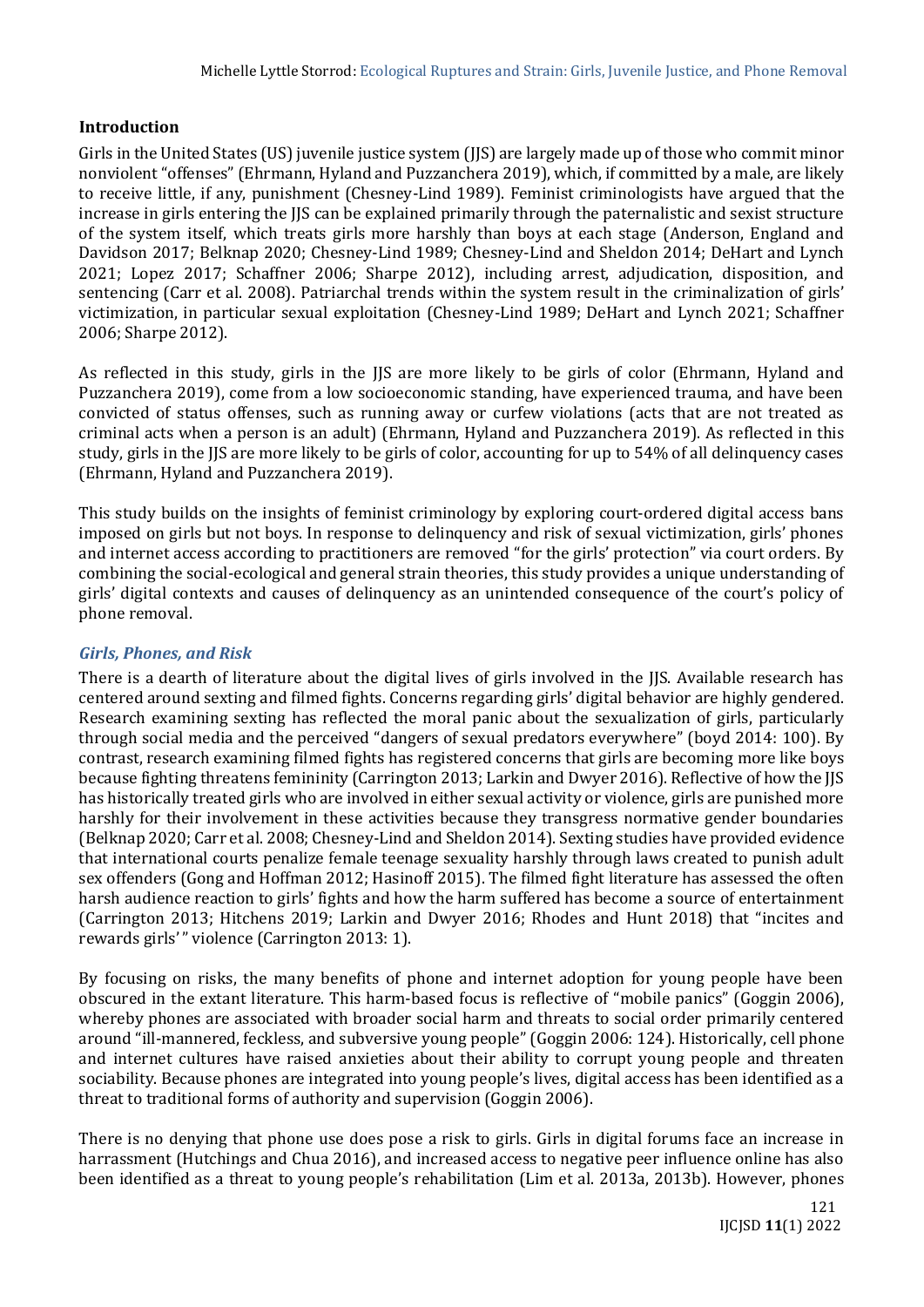also provide an opportunity for personal empowerment. Studies regarding girls of color from low-income backgrounds in several African countries have demonstrated that girls benefit from the increased social connection, education and wealth opportunities, support, and information offered by smartphones (Porter et al. 2020). However, digital opportunities can be suffocated by broader patriarchal structures (Porter et al. 2020). Lane (2018) found that girls in Harlem played a central role on the "digital street," where girls play a caretaker role for boys in the neighborhood, offering support and conflict management. Girls also used phones to keep themselves safe from on-street harassment. Studies of adolescents have demonstrated that the constant connection that phones offer is crucial to social bonding, building intimacy, emotional expression, building self-esteem, and self-care (Boase and Kobayashi 2008; Wilson 2016). Studies with JJS-involved youth have provided comparable findings, with digital access forming an important part of young people's identities, friendships (Lim et al. 2013b), and social support networks (Barn and Tan 2012). Less is known about the effects of removing digital access from young people.

# *Digital Access Bans*

Literature regarding the limitation of digital access has focused primarily on the parole conditions of adult sex offenders in the US (Hutt 2019; Renberg and Sbano 2021). Digital access is limited or denied for sex offenders as crime prevention to protect minors. Complete digital bans have recently been challenged, citing that, unlike the conditions of the 1990s, when courts began banning access, digital access is now essential for everyday life and should be identified "as a right, not a privilege" (Renberg and Sbano 2021: 181). The Supreme Court of the US recognized access to the internet as a part of the First Amendment (Renberg and Sbano 2021). Because the internet is now a key component of social, economic, and political life, removing digital access is thought to prevent successful reentry to society for offenders (Hutt 2019; Renberg and Sbano 2021). To the author's knowledge, digital access bans have not been evaluated for effectiveness and have yet to be addressed within the juvenile population.

This study addresses these lacunae by asking 42 girls and 22 youth justice practitioners what the role of phones and social media was in the girls' JJS experiences. In response, girls discussed court-imposed digital bans and how bans affected their lives. Practitioners were asked why and how digital bans were imposed by the court.

## **Theoretical Framework**

This study connects Johnson and Puplampu's (2008) concept of ecological systems theory (Bronfenbreener 1992) with feminist criminology (Belknap 2020; Chesney-Lind and Sheldon 2014) and general strain theory (GST) (Agnew 1992). Together, these theories provide a contextualized understanding of girls' digital ecologies.

Child psychologists Johnson and Puplampu (2008) argued that a techno-subsystem should form part of the micro-system (see Figure 1). This system should include a child's "interaction with both living (peers) and non-living (hardware) elements of communication, information, and recreation technologies in immediate and direct environments" (Johnson and Puplampu: 23). They contended that an ecological analysis is incomplete unless it includes a description, understanding, and comparison of internet use in the child's immediate micro-level environments. This paper builds on Johnson and Puplampu's (2008) "techno-subsystem" to demonstrate how the digital ecology penetrates the entire ecological system.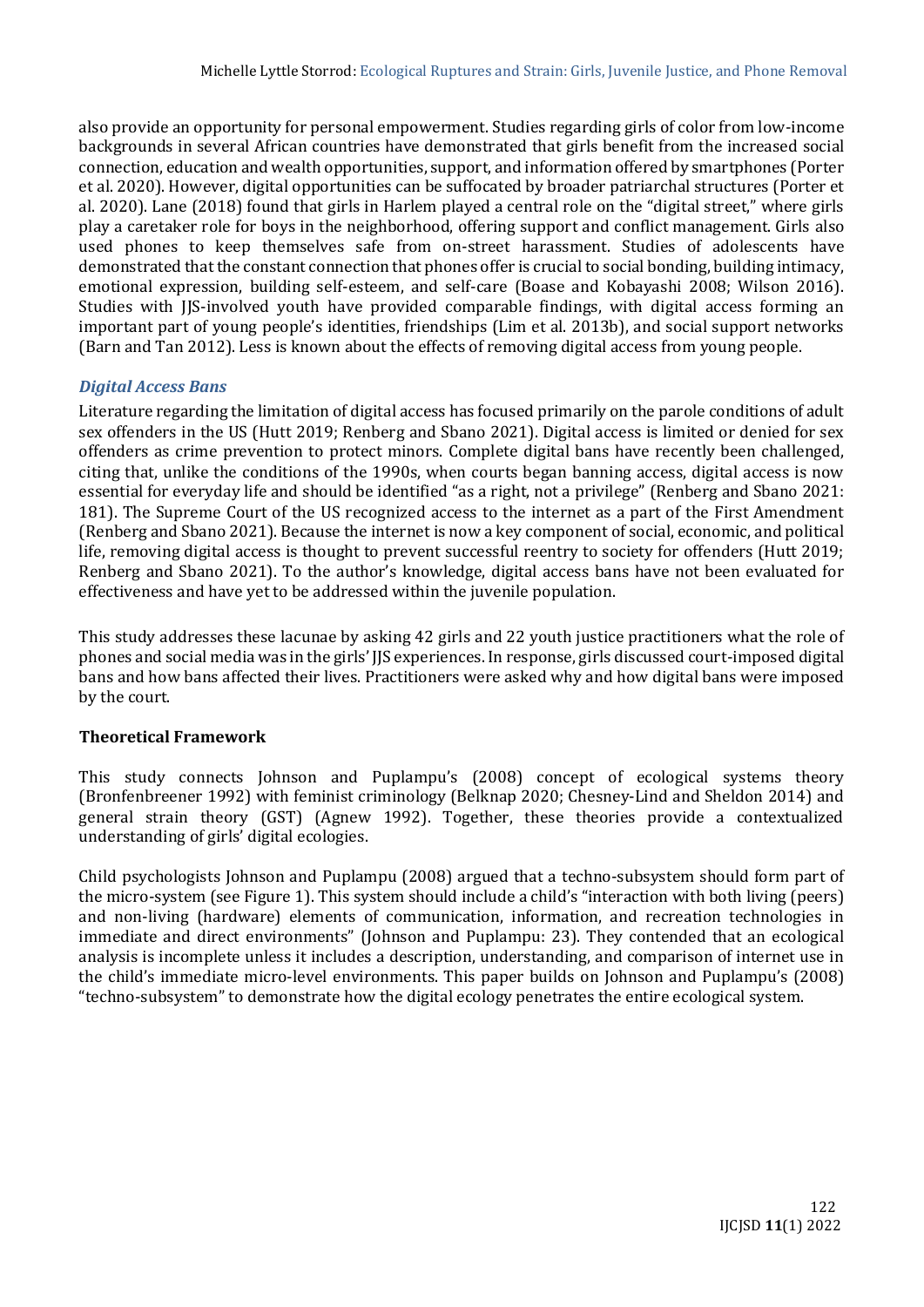

**Figure 1. The Ecological Techno-Subsystem (Johnson and Puplampu 2008: 19)**

To provide a deeper understanding of girls' experiences of criminalization and victimization, feminist criminologists have long argued that we must consider the ecological context of girls' lives (Belknap 2020; Chesney-Lind and Sheldon 2014; Lopez 2017). To do this, we must examine how girls' immediate environments, relationships, and treatment within the JJS are shaped by intersections of patriarchy, sexism, homophobia, ageism, and racism (Belknap 2020; Chesney-Lind and Sheldon 2014; DeHart and Lynch 2021; Lopez 2017). This need for contextualization can be extended to "cybercultural" activities such as violence (Carrington 2013).

GST has evolved to incorporate more intersectional thinking, whereby strains can be considered experiences that are affected by gender, race, and socioeconomic status (Belknap 2020). Taking a more gendered approach to strain theory mirrors findings from feminist scholars establishing that for girls, "aversive conditions at home, work and in their neighborhoods" (Broidy and Agnew 1997: 278), which includes emotional, physical, sexual abuse and neglect, form strains that lead to delinquency for girls or reactions to trauma that are criminalized (e.g., running away or parental disobedience) (Broidy and Agnew 1997). GST suggests that negative events that cause stress and strain can lead to delinquent or criminal behavior. According to GST, the presence of negative influences, loss of positive influences, and failure to achieve goals are the three sources of psychological strain that can lead to delinquency (Agnew 1992). Strain theory is used in this study to broaden insights into why the interruption (or rupture) of girls' digital ecology may result in further involvement in crimes.

# **Current Study**

This study took place in a Northeastern US city. Like other industrial cities, the research site has high levels of unemployment (Wilson 1996), higher levels of poverty compared to the national average (US Census 2019), and crime and violence rates that exceed national averages (Federal Bureau of Investigation 2016). This study received a full-board Institutional Review Board approval. Participants under the age of 18 years and their parents signed informed consent forms. Each participant filled out a card detailing their demographic information, which included their name, chosen pseudonym (to protect confidentiality), age, race, ethnicity, and gender.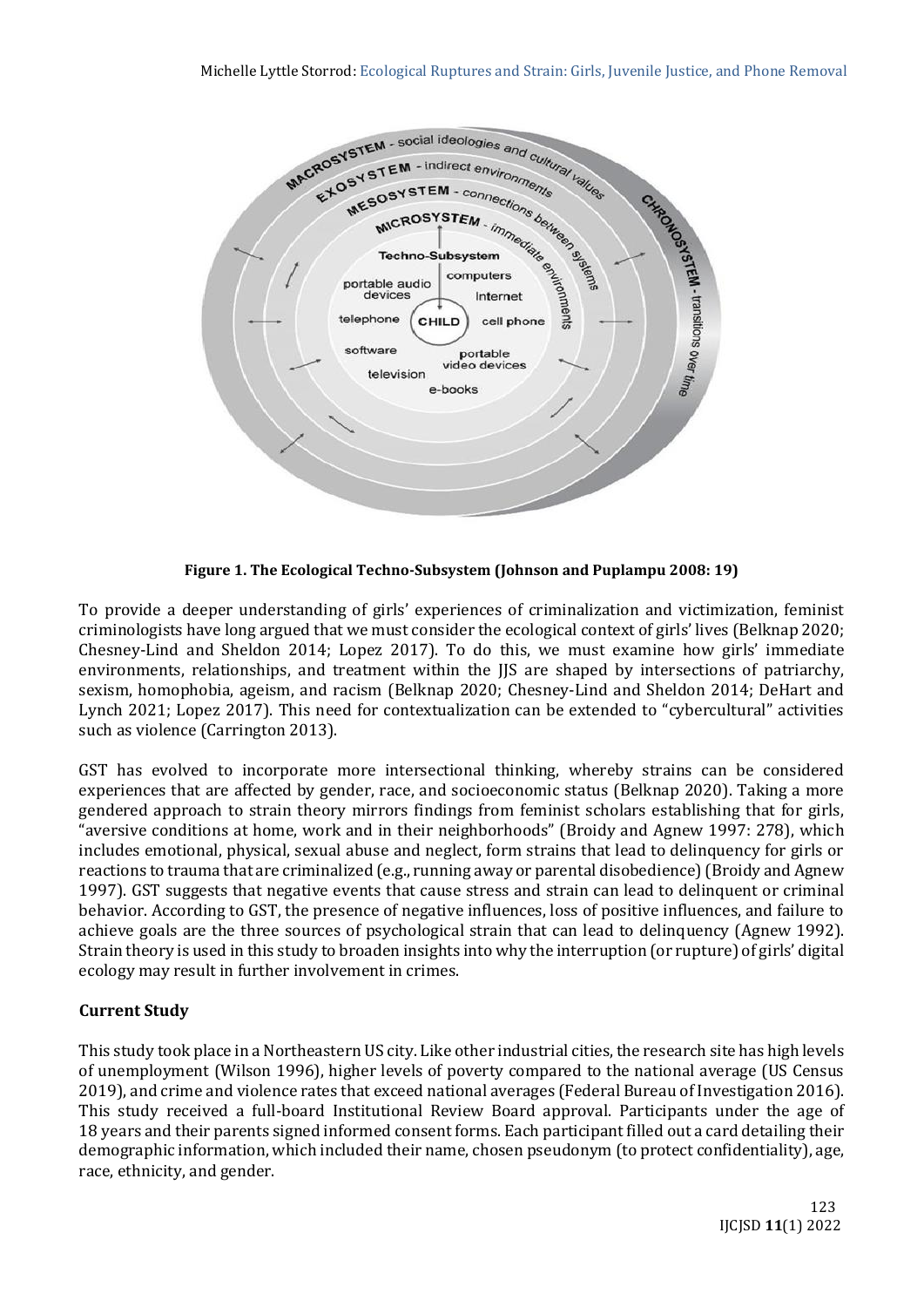The girls in the study were a sample of voluntary participants attending court-mandated after-school programs. Snowball sampling was also used. Overall, 42 girls aged 12 to 21 years who were involved with the courts took part in this study. This number of participants represents 68% of girls that were on probation in the county at the time of the study (May 2019 to March 2020).

As demonstrated in Table 1, African American girls were overly represented in this research. This is reflective of the JJS at large, where they make up over a third of all delinquency cases (Ehrmann, Hyland and Puzzanchera 2019). To further situate the girls' experiences, Table 2 displays contextual information provided by the girls and practitioners.

## **Table 1. Girls' demographics**

| Girls $(N=42)$              | <b>Number</b>  | Percentage     |
|-----------------------------|----------------|----------------|
|                             |                |                |
| Age                         |                |                |
| $12 - 15$                   | 20             | 48             |
| $16 - 19$                   | 20             | 48             |
| $20 - 21$                   | $\overline{2}$ | 4              |
| <b>Sex</b>                  |                |                |
| Female                      | 42             | 100            |
| Race                        |                |                |
| African American            | 24             | 57             |
| African American and White  | 6              | 15             |
| African American and Latina | 6              | 15             |
| White                       | 2              | $\overline{4}$ |
| Ethnicity                   |                |                |
| Latina                      | 8              | 19             |

*Note.* Totals exceed 100% because four girls identified themselves as Mixed African American and Latina with a Latina ethnicity.

### **Table 2. Girls' contextual information**

| Girls $(N=42)$                                           | <b>Number</b>                                                                                                                    | Percentage |
|----------------------------------------------------------|----------------------------------------------------------------------------------------------------------------------------------|------------|
| Experience of abuse, neglect and/or contact with welfare | 38                                                                                                                               | 90         |
| Witness to shooting                                      | 36                                                                                                                               | 86         |
| Friend/family member killed                              | 32                                                                                                                               | 75         |
| Family member incarcerated                               | 29                                                                                                                               | 70         |
| Involvement in a violent offense (filmed girl fight)     | 40                                                                                                                               | 95         |
| Average years within justice system                      | 2.5                                                                                                                              | n/a        |
| Average age of first contact with justice system         | 13                                                                                                                               | n/a        |
| Most frequent charges                                    | Simple assault (minor<br>injury or threat of<br>violence), terroristic<br>threats, violation of<br>probation, financial<br>fraud | n/a        |

As displayed in Table 3, 22 JJS practitioners took part in semi-structured interviews. Participants responded to requests made at meetings or via emails to JJS organizations. Although men were invited to take part in the research, only those identifying as women responded. Respondents included probation officers, correctional officers, court staff, youth workers, county JJS leads, and advocates. All practitioners had worked in the JJS for at least two years.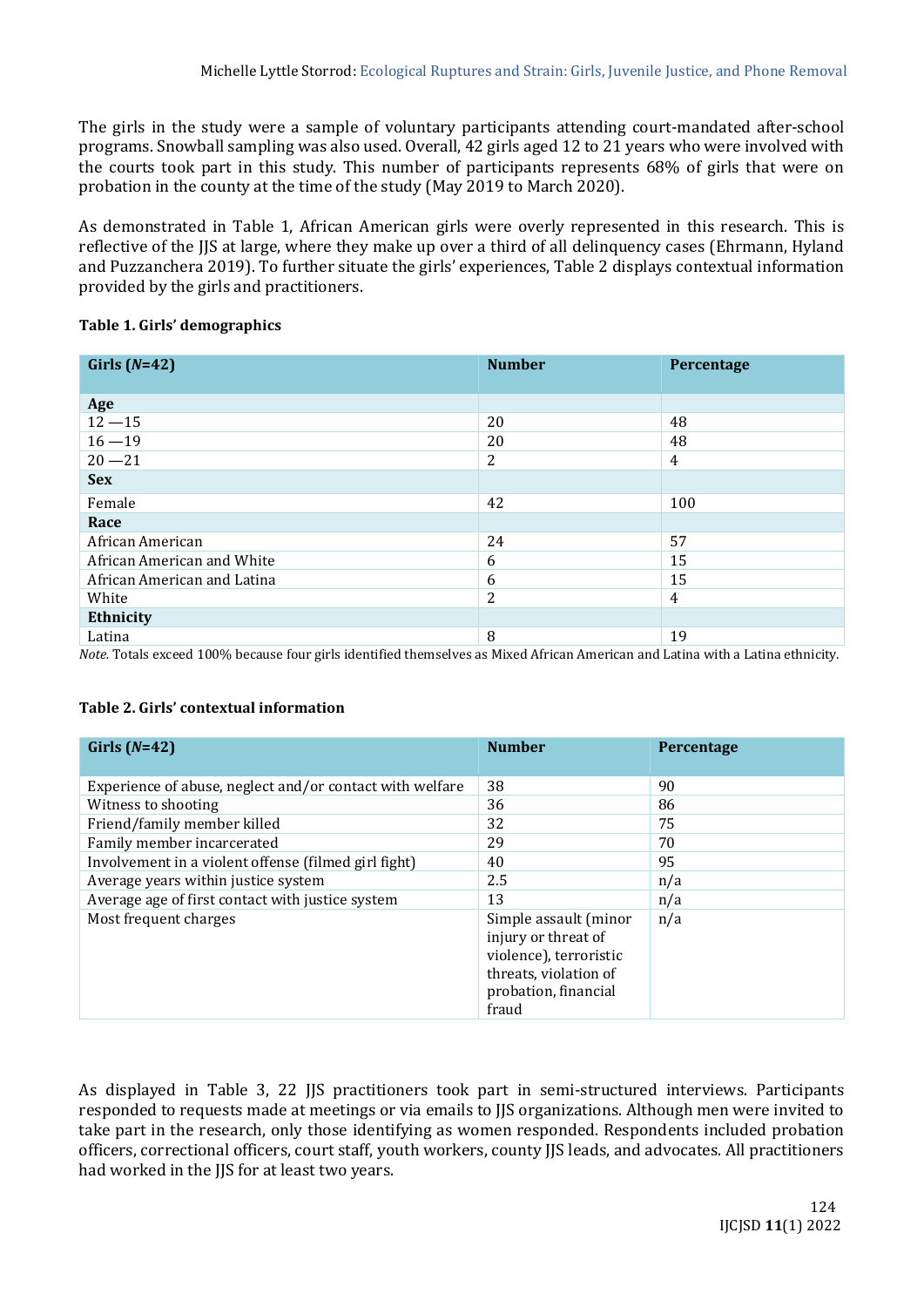### **Table 3. Practitioner demographics**

| <b>Practitioners (N=22)</b> | <b>Number</b> | Percentage |
|-----------------------------|---------------|------------|
|                             |               |            |
| <b>Sex</b>                  |               |            |
| Female                      | 22            | 100        |
| Race                        |               |            |
| African American            | 17            | 75         |
| White                       | 3             | 15         |
| Ethnicity                   |               |            |
| Latina                      | 2             | 10         |
| <b>Occupation</b>           |               |            |
| Justice system staff        | 12            | 55         |
| Non-justice system staff    | 10            | 45         |

## *Research Design*

Building on previous studies with girls in the JJS (Belknap, Holsinger and Dunn 1997; Lopez 2017; Schaffner 2006; Sharpe 2012), this study utilized qualitative feminist methods that provided a supportive environment for girls to be heard and that fostered a reflexive awareness of interviewer–subject power differentials (Belknap, Holsinger and Dunn 1997). Thirty-one girls took part in six focus groups, with an average number of six participants in each group. Focus groups were conducted to provide spaces where girls had the opportunity to discuss experiences where peer support was available. Focus groups were held with girls who were known to each other and were already receiving group-based interventions, which supported their comfort levels with each other.

Eleven additional girls took part in a series of semi-structured interviews conducted over a six-month period. Repeat interviews allowed rapport to be built over time and enabled the study to follow girls throughout different stages of the JJS. The girls in the focus groups helped identify patterns and trends of cybercrime, victimization, and treatment within JJS while providing multiple views on specific social media events. The girls in the interviews gave more detailed personal accounts of their own life experiences. The girls were reminded of the limits to confidentiality required by Institutional Review Board protocols in each focus group and interview. They were aware that if they discussed someone harming them, their intention to harm someone else, or their participation in an unreported crime, the researcher was mandated to report this information.

Focus groups and some interviews took place at youth centers and/or after-school programs. Other interviews occurred at court-mandated residential settings that girls were relocated to during the course of the study. Interviews with practitioners were conducted at places of work. The data were triangulated across focus groups and interviews. All interviews and focus groups were recorded and transcribed verbatim.

Five girls involved in interviews had the opportunity to observe their transcripts and participate in the analysis process. Participants were offered the opportunity to listen to sections of the transcripts to ensure accessibility. The girls actively selected quotes they felt were important and representative of their experiences. Although the transcript review was a lengthy process, the girls seemed to enjoy this opportunity, remarking on how much "work" we had done together. Due to the COVID-19 pandemic, it was not possible to share the transcripts with all participants. It was difficult to keep track of participants digitally because they did not have access to their phones; thus, it was not possible to continue the research.

Using an inductive grounded theory approach (Glaser and Strauss 2017), data were triangulated, organized, and coded via NVivo 12. Transcripts were first coded for emerging themes and then recoded for more specific details concerning each theme.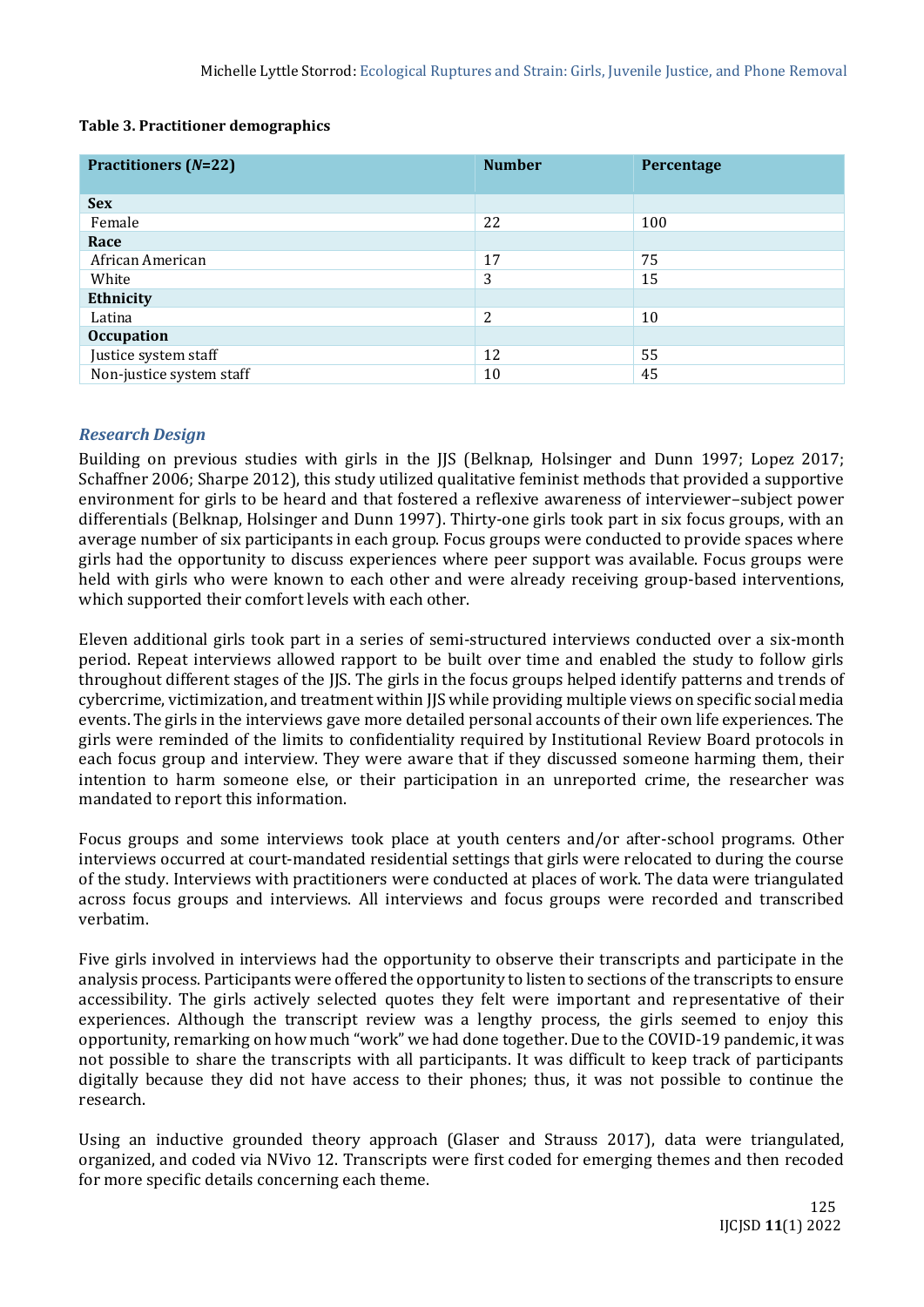# **Findings**

The review of the findings begins with practitioners introducing and contextualizing digital access bans. Practitioners explain why digital bans are used by the courts primarily for girls. This is followed by girls' describing how multifunctional smartphones facilitate their digital ecology, which provides social and emotional support, feelings of safety, and the ability to navigate adverse environments. The section concludes with girls discussing how digital lockdowns have the unintended consequence of leading them further into crimes and victimization to restore access to their digital ecology.

# *Why Practitioners Favor Digital Bans*

The courts had banned digital access for 70% of girls in this study. As an informal detention alternative, phone removal was paired with house arrest, curtailing the physical and digital connections of 15% of girls in the study. More broadly, practitioners stated that house arrests involved digital bans for girls but not boys. Practitioners' views and conceptualizations of digital spaces permeate girls' exo-systems.

Girls in this study had their phones removed at different stages of JJS involvement. A quarter of girls had their phones taken by schools or the police at the point of arrest. In almost three-quarters of the phone removal cases, restrictions on phone and internet access were written into the court orders at the point of adjudication. The courts sent a copy of the orders to the support services offering interventions for the girls. Service providers were expected to uphold the digital ban, with exceptions allowed for homework. Practitioners could not state when the phone removal policy began or why. Phone removal was not linked to specific offenses that were digitally facilitated or applied to combat cybercrime. According to practitioners, there were no clear policies or guidelines from the courts about why a digital ban was imposed, when it would be lifted, or how this intervention would be evaluated for effectiveness.

Practitioners held deeply negative impressions of phones, which provides context as to why digital bans were enforced so readily by the courts. Practitioners stated in interviews that "phones are evil" and that "social media just gets girls in trouble." Practitioners considered phones "a danger" to girls and "something girls couldn't handle," with one practitioner even stating that "giving a girl a phone is like giving her a loaded gun." All practitioners were in favor of the phone removal policy. For instance, one remarked that "if it weren't for phones, their job would be easier," indicating that removing the phone "makes it easier to control girls." Situating phones within the paternal dynamics of the IIS, it is evident that taking away phones is a form of digital lockup justified through protectionist discourse related to age and gender. The phone removal policy was normalized through the perceived pursuit of safety for girls only: boys' phones were not removed.

Similar to practitioners working with girls in other studies, practitioners often considered girls as inept and incapable of organizing themselves, avoiding conflict, or, above all, managing risks (Burson, Godfrey and Singh 2019; Schaffner 2006; Sharpe 2012). The way in which practitioners described girls' inability to manage a phone or protect themselves resonates with other studies conducted with practitioners. These arguments have been used to also justify exerting control over girls (Anderson, England and Davidson 2017; Burson, Godfrey and Singh 2019; Lopez 2017). The practitioners held the view that if a girl had access to a phone, they would choose to do something that is harmful to themselves, particularly relating to sexual victimization. Echoing previous studies by feminist criminologists, punishing girls for sex involvement or sexual victimization is a consistent theme in the JJS and is rooted in historical patriarchal macro views (Belknap 2020; Chesney-Lind 1989; Sharpe 2012). The heightened fear concerning girls and sex trafficking being linked to digital access is a common concern for girls in socially deprived areas (Porter et al. 2020).

Practitioners' inabilities to understand phones as anything but a negative force inhibiting them from identifying how a phone could be a device for preventing offending. Like JJS practitioners from the United Kingdom, participants did not routinely use digital spaces with their young people (Barn and Barn 2019). Practitioners found it difficult to understand why phones were so important for girls, which led to them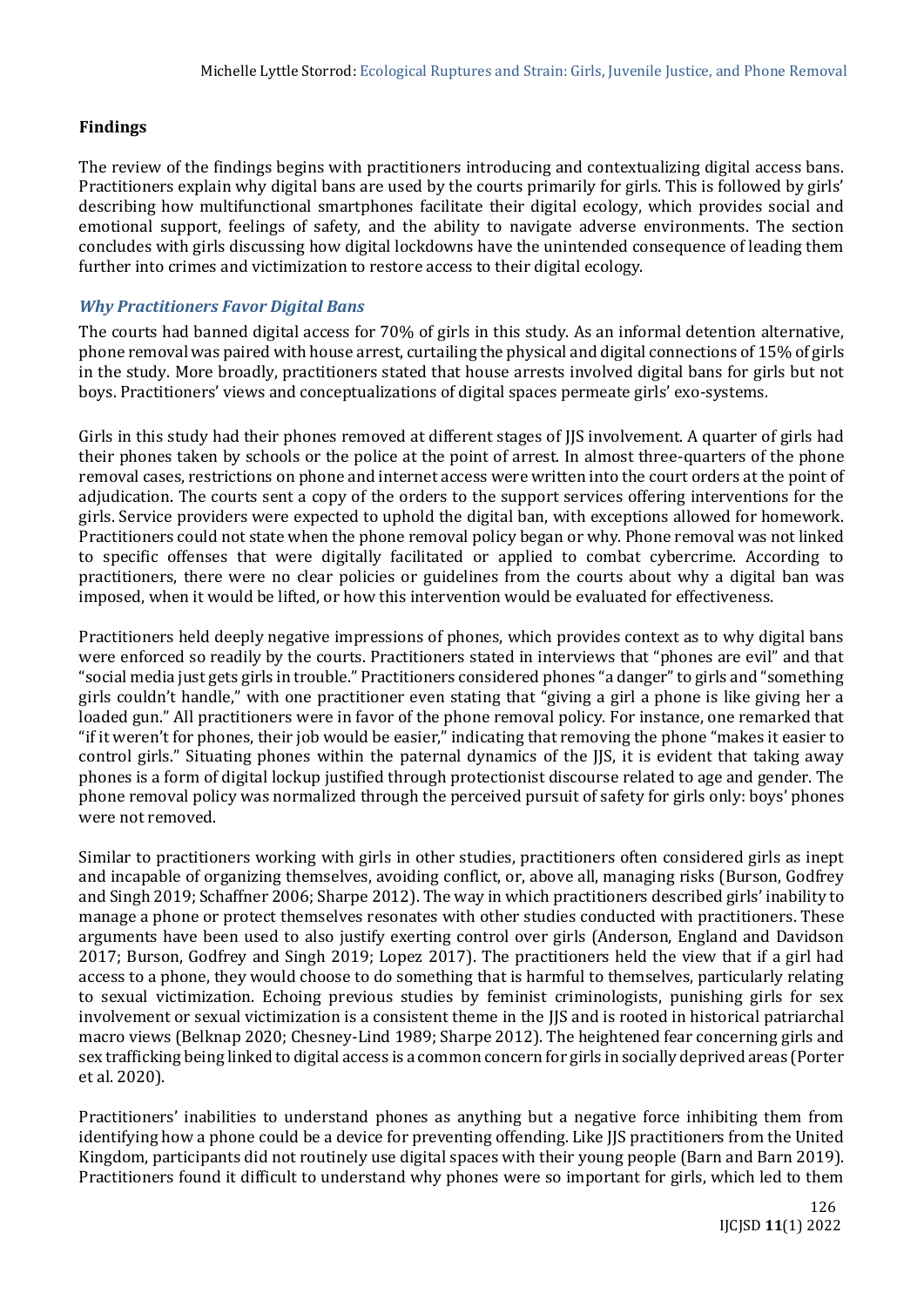minimizing girls' experiences causing numerous misunderstandings and tension between girls and keyworkers. The use of smartphones as a positive tool is complex and multifaceted, as is explored in the following sections.

## *Personal Safety*

Safety fears based on histories of trauma, living in unsafe neighborhoods, and experiences with community violence were the primary reasons respondents said they needed a smartphone. Living in an unsafe environment and experiencing prior victimization and trauma is common for girls in the JJS (Belknap 2020; Chesney-Lind and Sheldon 2014; DeHart and Lynch 2021; Lopez 2017). These conditions exacerbate strain for girls (Broidy and Agnew 1997). Respondents were not just concerned with their own personal safety but with the well-being of friends and family.

Talking or Facetiming a friend when alone in a public space offered girls' comfort, as described in a focus group:

I call my friend when I am walking home; there are some weirdos out there. At least if I'm talking to someone, I feel safer. (Eve)

Yeah, especially at night, or not even night, but when it's dark in the winter, I never move to the next place without talking to someone on the phone. (Amina)

For me, it's more like when it's all that, dark and weirdos, but when you have to walk past the empty lots. [it] freaks me out, so I have to call someone. (Carmen)

Many of the themes the girls were talking about—darkness, empty lots, and being alone—can be interpreted as gendered fears of "stranger danger" and relate to rape culture. Fear and danger were part of the girls' everyday experiences traversing the city. It is not this study's objective to determine whether speaking on the phone actually makes people safer; however, the feeling of safety it provided the girls helped them navigate their environment.

As another safety precaution, respondents utilized Global Positioning System connectivity on their phones to share their geographic location through the Life360 app or Google Maps with friends and family members: "So, say, like, say you in a cab, so say you peeps something funny. I'll text the group chat like 'yo, watch my location' cause, I don't know, like this cab on some funny stuff" (Zee). They also talked about how taking a picture of someone following them or a license plate could be protective for them because "the guy knows then you had evidence" (Amina). The dangers faced by girls in this space were not just felt at an individual level. It was also a concern the girls expressed for others in their micro-system. Respondents wanted to observe the locations of their sisters, friends, and mothers in the event they needed help. If youths were out of contact with friends and family, it was a source of worry for them.

Being contactable with others was important for girls' micro- and meso-systems. Interactions between the perceived or active dangers in the environment concerned the girls' family and friends when they were not with them. The girls frequently registered their concerns regarding being kidnapped. There were, in fact, kidnappings in the area during the time of this research. Victims were held for ransom, and pictures were put on social media as evidence of the kidnapping. The girls would mitigate the concerns of others by ensuring that they were personally contactable. For example:

I could be walking to school; somebody could kidnap me … Somebody could come up to me or anything … That's all I use my phone [for], to keep [in] contact with family members. My mom text[s]; [I] tell her how I been. So, she at work, I'll be like "oh mom, I at here," let her know where I'll be at. So, [if] anything happened, she'll know. (Jessica)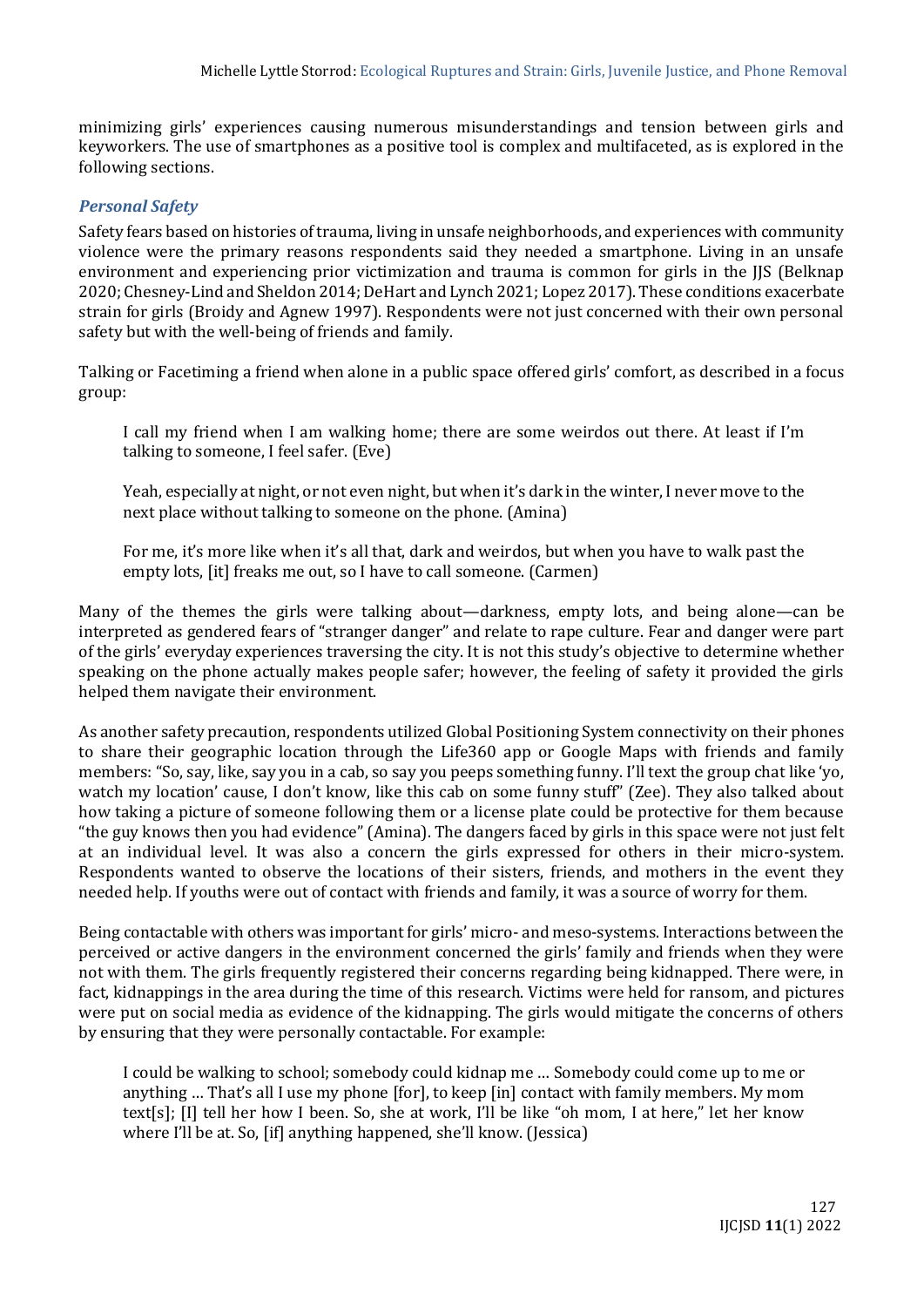Jessica was responding to her mother's concerns about the environment and her daughter's perceived risks within that space when she was not present. In a sense, this is the mother's exo-system in which Jessica is taking part. The digital exchanges between the mother and daughter helped manage stress for both parties. This reciprocal reassurance was also captured by Paris, who was no longer able to live with her family but still felt their comfort digitally: "I'll say more about my grandmom though cause I'm always on the phone with her, so if she don't hear from me, I don't hear from her, I'll blow up her phone, and she will blow up mine."

Emma provided another example of the importance of being contactable, which incorporated her history of being kidnapped:

My dad, my mom, if one of them call[s] me and if they don't get a hold of me, that's more or less what's, like, what's going to go through their head? They can't get a hold of their child. They're going to probably go call in the whole state to look for me again.

Friends also took part in digital reassurance and safety checks:

I mean, I know if I'm off my phone for more than like three hours at a time, I'll have my one friend Eli; he will blow up my phone for 20 minutes straight. He won't even spell a whole text. He'll spell the text, bubble out letter by letter, send letter by letter like H I, and then a whole space. (Eniyah)

When talking about a friend who "the court said was not allowed no electronics," Breea explained the effects of not being able to take part in these safety checks with her friend:

I worry about her all the time. But, like, I was going to text her and see if she gets it. So, like, at least we can talk because I haven't saw her or talked to her yet … Like, yeah, I want to talk to her because she, she's a mess. I don't know what's going on. I really don't … But, like, I talked to her mom like every day. And I was telling her, like, "I saw her on there" [social media]. She said, "that's crazy." Like, she really shouldn't be on there, and I shouldn't either. That's VOP [violation of probation] for both [of] us if they find out.

Maintaining relationships is a significant source of strain for girls (Garcia and Lane 2012). Research with girls in the JSS found that sources of strain were identified in girls' "familial," "love," and "frenemy" relationships (Garcia and Lane 2012). Above, Breea explained that by providing emotional support and participating in routine digital nurturing activities that combatted her own strain, she had violated her probation when she tried to contact her friend on social media.

## *What if Someone is Shot?*

With 86% of girls in this study reporting that they had witnessed community violence in the form of a shooting, it is perhaps not surprising that girls felt the phone was necessary in case these incidents occurred across their network. Emma explained: "Say because we're in the city that somebody pulls out a gun and shoots. What if it hits Miss Loretta, and none of us knows her [phone] password to get into the phone to call 911? I feel like we should always be allowed a phone." Loretta, the youth worker, would be the only person present with a phone at after-school sessions because the girls had their phones removed. This was a real and practical concern registered by Emma and shared by others in the focus group. What could girls do in this type of emergency with no way to call for help?

Girls are thought to be more affected by events that may occur on or offline within their broader network (Garcia and Lane 2012). The loss of friends, family members, or partners played a significant role in the girls' stress. O'Really's explanation of why she needed to keep her phone on loud through the night related to both the multiple losses within her network and the important role that she had within her network: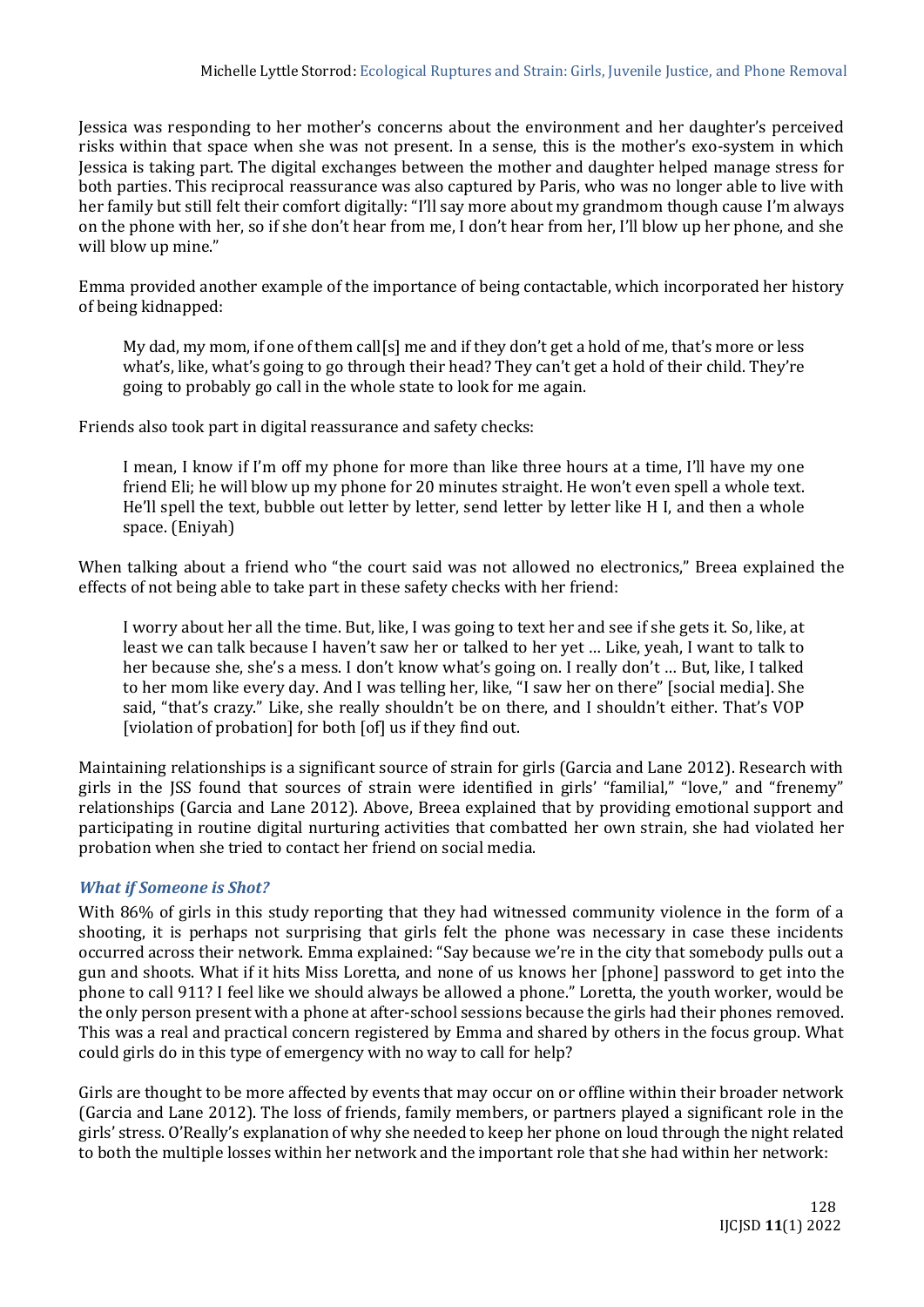Like, where we live, say, like somebody gets shot or something. Middle of the nighttime. And it's the summertime, you feel me; somebody might be calling your phone. Like, you know, people stay out all night. And so, someone gets shot … like your cousin or someone get[s] shot and, like, the people that was around know you. So, they gonna call you first, not your mom. They [are] calling you to tell you, like, "yo, your cousin just got shot. He [is] on his way to [the] hospital right now." So, I go tell my mom like, du dur just got shot. We [are] on our way to [the] hospital. You feel me?

O'Really raised a crucial point about young people's networks and the workings of girls' exo- and mesosystems. Risks are present and remain constant across the ecological environment, exposing girls, their friends, and families to community violence. Like girls living in similar environments, O'Really had a central communicative role (Lane 2018) facilitated by the digital ecology, which allowed girls to keep track of their networks remotely while also allowing others immediate access to them. As O'Really illustrated, an event occurring in the meso- or exo-system, like a shooting, can be transferred to their micro-system at great speed. Reflective of girls from similar environments (Lane 2018) being digitally available 24/7, the girls felt they were fulfilling a responsibility to be alert to the risks that others in their life faced.

# *Distraction and Coping*

All the girls talked about using their phones for distraction when they were stressed or upset. The majority of girls talked about using their phones and apps to distract them and help them deal with micro-systems of trauma and domestic abuse:

My mom argues with her boyfriends; they scream and shout and sometimes more. I try not to get involved anymore. I put my headphones on and listen to music. I have even made some playlists to help block it all out and help me sleep after. (Maddison).

Success concurred with this when talking about arguments at home between her dad and brother, stating that

Sometimes it is good to be able to block them all out. I don't want to hear them shouting all the time or smashing stuff, you know. It's scary when they argue, makes me shake sometimes, but watching videos on YouTube helps.

Emma also talked about using her phone to channel creativity in writing fan fiction after events at home: I have been writing fan fiction for a while now. It started when things got really bad at home. I had been in and out of the house a lot. Every time I came back, there would be more drama, so I started creating this different world on Tumblr, and people liked it, so I kept writing it; [it] ended up that the more time I spent on it, the less time I had to spend with my stepdad. Like I'm here, but I'm not here, you know. [It] seems like it's better for everyone.

The escapism Emma was achieving through creative expression and positive affirmations reflect how phones are becoming a more integral part of young people's self-care (Wilson 2016), clearly evidencing the phone as a positive mediator of personal stress.

O'Really explained that she also used her phone for self-care when blocking out sounds of the city:

It's noisy here at night, you know, especially at night in the summer. Then you have to turn up the volume on the videos … you hear sirens, cops and ambulances, people shouting, arguing, people raving too, racing ATVs (all-terrain vehicle), and, of course, there are gunshots, of course. I fall asleep a lot with my headphones in, listening to music or watching videos. How else am I supposed to sleep? (O'Really)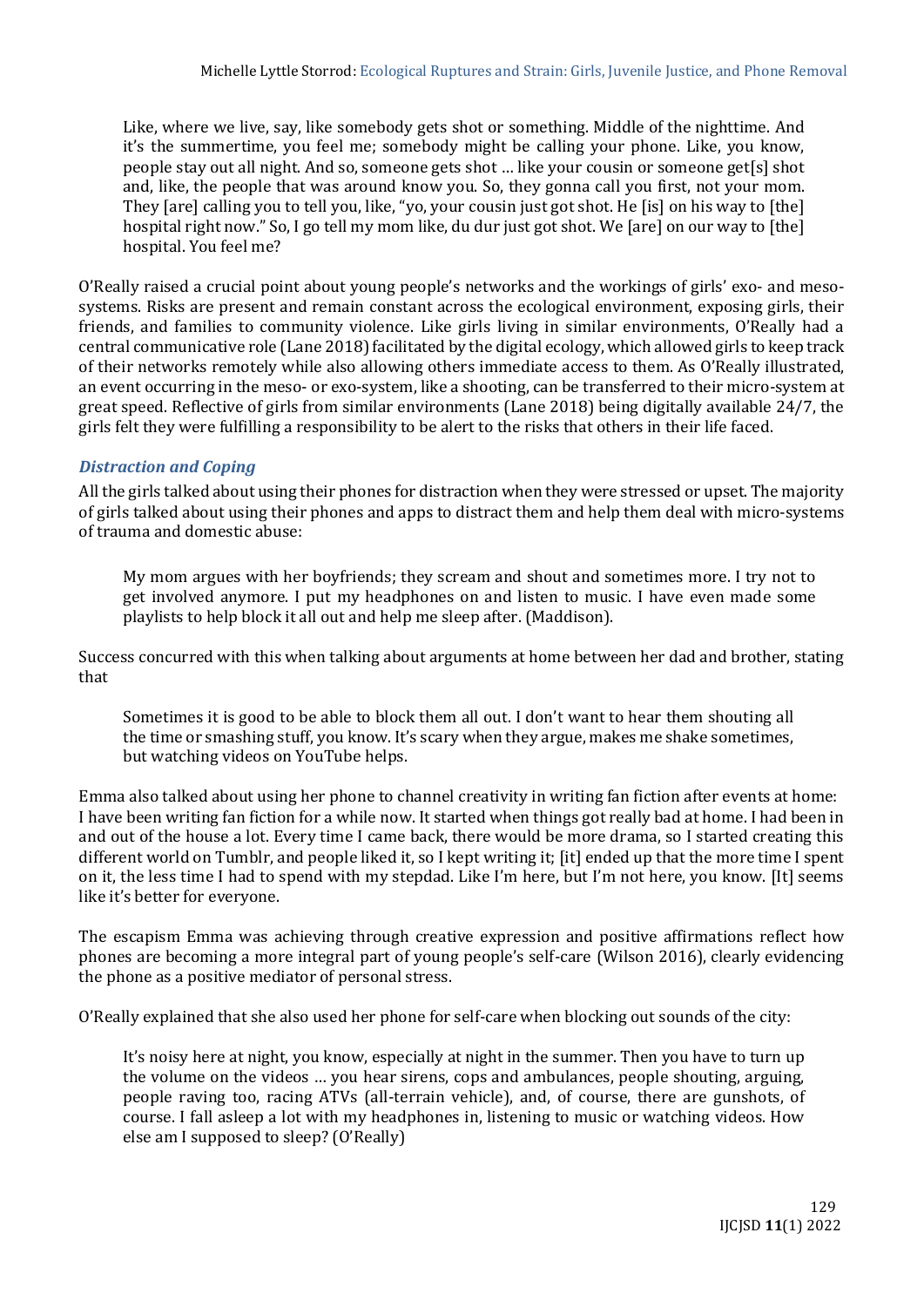It seems that the phone plays an important part in helping girls manage their emotions. While this is not a long-term solution, it is important to consider the immediate relief and support girls receive from their digital ecology, which helps to further contextualize the effects of digital bans.

## *Digital Lockdown Responses*

As described above, girls consistently rely on complex digital ecologies. It is perhaps unsurprising that none of the girls complied with court-ordered digital access bans, and all girls' sought opportunities to reconnect digitally. Respondents felt a sense of injustice from the imposed bans, which were tantamount to digital lockdowns, curtailing girls' social interactions, emotional support, and abilities to feel safer on the street. Girls' perceptions of injustice can lead to strain and result in deviancy (Broidy and Agnew 1997). Both a sense of injustice and how digital lockdowns can be circumvented were captured by Success:

It's crazy. So, like, if it's a phone right in front of me and I can use it, I'm gonna use it. It's not like, "oh, just cause the judge say[s] I cannot be on social media, I'm not going to be on social media." The judge ain't in my face right now. That's how I'm coming. Like, I'm gonna change my Facebook name, so, therefore, they can't look me up; make my page private. I'm Gucci. Like, I'm still being on social media, but the judge ain't gonna know unless my dad or somebody say[s] something.

When digital access is removed by the court, girls' digital profiles remain. Girls need to maintain social media profiles for a number of reasons: first, to ensure security in their networks as explained above; second, to maintain friendships because even unintended neglect of digital communication can weaken and break social ties (Boase and Kobayashi 2008); and third, to manage threats that may occur online. This final safety risk that girls face without a phone or internet access is linked to the need to manage extreme levels of "frenemy strain"—that is, arguments or disagreements that are occurring on social media (Garcia and Lane 2012).

Almost all participants in the study had been involved in a filmed fight. The lead-up to a fight was often played out publicly over social media. Rosa explained: "You need to know who is coming for you." Being unaware of an impending attack because you are out of the digital loop is not only physically dangerous but, as observed in similar research, a lack of a digital response can also be identified as an act of disrespect, warranting additional attackers from associated gangs (Lim et al. 2013a). Rosa was so afraid of gang-based retaliation that she broke her conditions of house arrest, which included digital lockdown, to go to a library where she accessed computers to check her social media accounts: "It's not just me, is it? There are other people in the house that could get hurt, so I need to know if I need to run." Rosa was arrested at the library for violation of probation and detained for a number of months following this incident.

O'Really also spoke of similar safety concerns: "If someone is coming to my house to rob us or shoot it up again, I need to know when to run or fight, you feel me, because of who my family is. People are always chatting about it online; it's not an option to not see it coming." O'Really was a young person who was never without a phone and often had more than one, even when in digital lockdown. When O'Really was first interviewed, she had recently been in the hospital and was nursing a broken hand due to fighting off a man who had attempted to steal her phone. During the fight, she was "pistol-whipped," which knocked her unconscious.

Due to court-imposed digital bans, a few girls described going to illegal economies to buy a phone and being drawn into selling drugs or being commercially sexually exploited. As Success explained:

Everyone knows where to go to get a phone; you buy off a bum for like \$25. But, when I went, I was buying it, and this guy in a car was like, "I can get you a better phone than that." I went over, and he offered me a place to stay too, so I went. I was trying to get away to, like, a friend, but I needed a phone … it ended up being three months. I had to do sexual stuff for the phone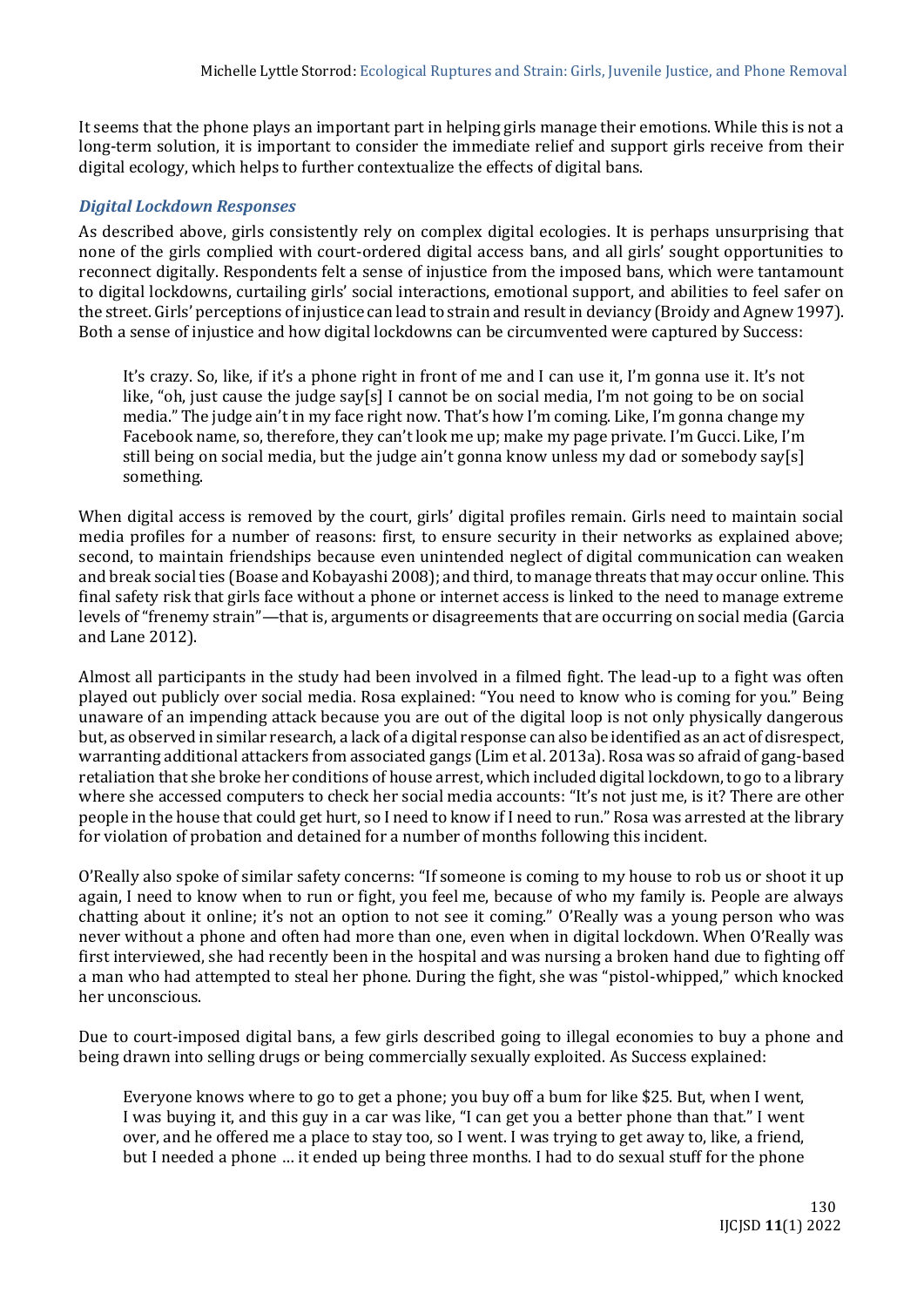… but I guess it really wasn't for the phone. He took that away quick[ly]; it was never really mine.

In a later interview, Success described how she was arrested when a car she was traveling in was stopped. There was a warrant for her arrest, and she was put in detention for running away. This may seem like an extreme example, but other girls had similar experiences that started with buying a phone from a "bum" in an area in the city known for its open-air drug markets and illegal sex trades. This act seemed to signal to others who were present (perhaps deliberately watching and waiting) that the girl was vulnerable and had an immediate need for a phone. Finding a need that they can quickly exploit is common practice for older males targeting girls (Anderson, England and Davidson 2017). The loitering exploiters could then attempt to coerce girls into selling drugs or sexually exploitative activities in exchange for the promised phone. While these may be extreme and unintended consequences of the courts' phone removal policy, they are arguably preventable if the courts were to invest more time into understanding the digital ecology of girls.

## **Discussion**

Drawing upon the words of 42 girls involved with the JJS in a Northeastern US city, this study found that court-imposed digital access bans ruptured girls' digital ecologies, increasing their levels of stress and strain. The digital ecology acts as positive stimuli (Agnew 1992) and is an integral component of girls' social interactions and emotional experiences. Reflective of pathways research by feminist criminologists that have demonstrated that, for girls, abuse or neglect often led to the JJS (for a review, see DeHart and Lynch 2021), restoring the digital ecology for girls is a priority because phones offer them a significant lifeline, helping them to feel safe, mediate risks and cope with traumatic experiences at home and on the street. The findings from this study have demonstrated that girls will take risks and take part in "crimes" to regain access to their digital ecology. For girls of color living in areas of social deprivation, these bans have added to their experiences of marginalization. These results support the existing research and suggest that smartphones provide a sense of connectedness that helps overcome isolation and marginalization (Chayko 2014). Digital access can be transformative and empowering for girls, broadening their access to information and the social world (Porter et al. 2020); removal can serve to further disenfranchise these vulnerable girls.

Phones store girls' histories and tether them to their friends, families, and broader communities. Like young people in and outside the JJS, being disconnected from their digital ecology risks weakening the important support system that phones facilitate (Barn and Tan 2012; Boase and Kobayashi 2008; Lim et al. 2013a, 2013b). This study demonstrates that text-based communication is incredibly meaningful between supportive friends and helps build self-esteem through enhanced self-expression and positive relationships (Boase and Kobayashi 2008; Gonzales 2014; Wilson 2016; Zilka 2020). Being able to contact a variety of people in their social networks immediately via their phones plays a significant role in girls' emotional support and intimacy (Boase and Kobayashi 2008).

The JJS conceptualization of phones by practitioners in this study reflects a "mobile panic" (Goggin 2006) that equates phone use by girls with risks. Reinforced by gendered thinking, phones are connected to moral panics about the sexualization of girls in digital spaces related to pornography, sexting (Gong and Hoffman 2012; Hasinoff 2015), and risks of sexual victimization from a proliferation of sex offenders online (boyd 2014). Girls' phones are removed to protect them and as an effort to control their sexuality by a policy predominantly reserved for adult sex offenders (Hutt 2019; Renberg and Sbano 2021). Girls are placed in digital lockdowns while boys are not, continuing the paternalistic and patriarchal overreach of the JJS (Chesney-Lind 1989; Lopez 2017). This represents a sexual double standard that suggests boys are able to have phones because they are able to manage sexual risks. It is also acceptable for boys to be part of digital sexual practices like sexting.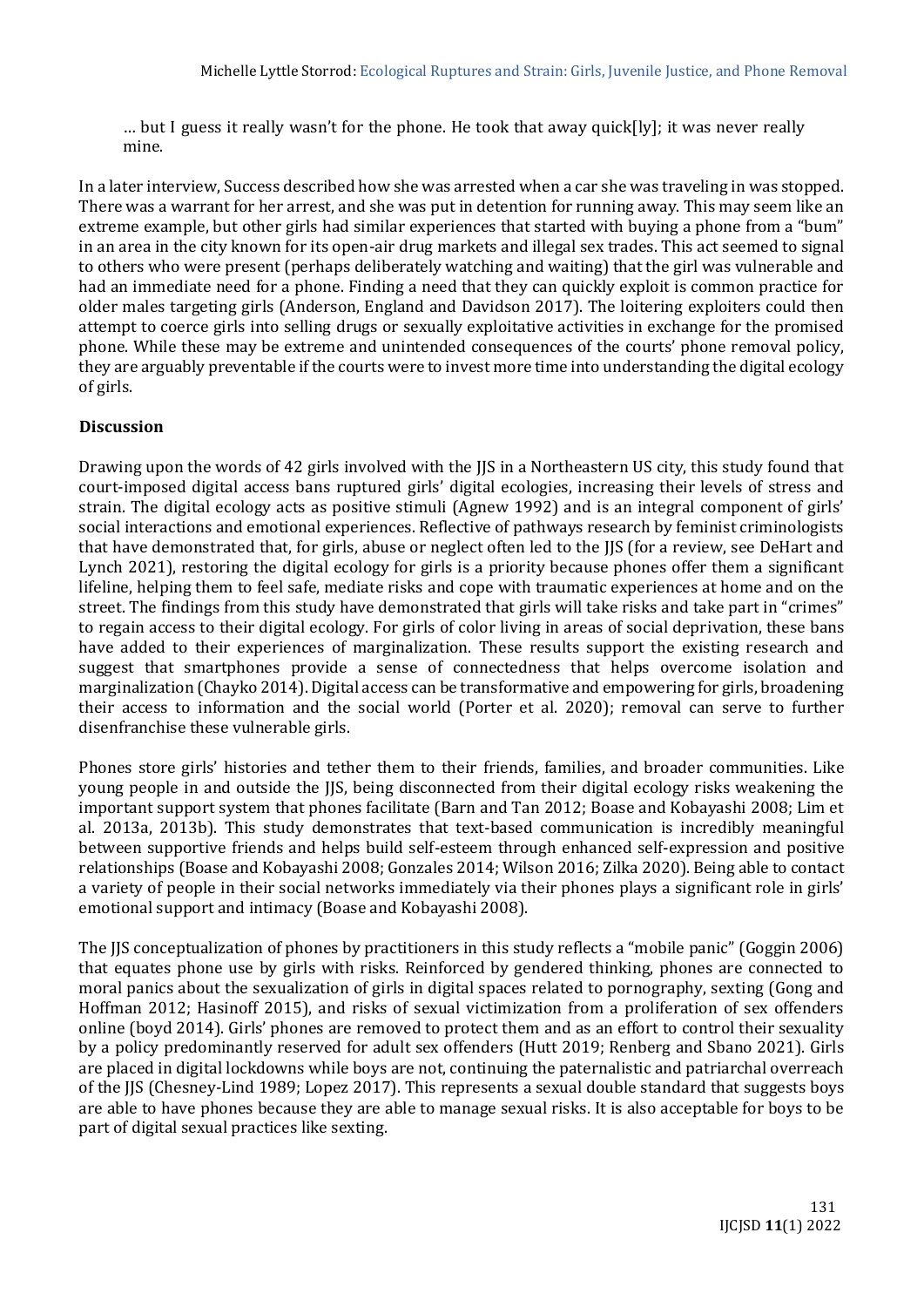Removing girls' phones and not boys' disregards the context of phones within girls' lives and, therefore, minimizes the importance of girls' digital ecology. Focusing on the digital device rather than the social structures that it sits within is common practice within mobile panics (Goggin 2006). In this case, the JJS identifying the phone as an inessential object for girls arguably affects girls' abilities to participate in public life, adding to the material deprivation and social, racial, and gendered oppressions girls face and causing elevated strain across their social ecology. This study provides the JJS, practitioners, and researchers with an opportunity to understand girls' phone use outside the mobile panic discourse.

The courts' integration of digital bans for girls comes at a time when strides are being made to incorporate digital interventions within male prison populations. Limited access to the internet by those in prison has been acknowledged as reproducing social inequality and exclusion, both of which increase risks of recidivism (Jewkes and Reisdorf 2016; Reisdorf and Rikard 2018; Toreld, Haugli and Svalastog 2018). To combat this, those in prison are provided with training workshops on how to incorporate digital technologies for job searches, daily organization of appointments, and staying connected with supportive people. Some men leaving prisons are given a phone on their release (Reisford and Rikard 2018). A recent United Kingdom study of the integration of an app within youth offending services has proved effective for improving relationships between caseworkers and youths, empowering youths through access to personalized information, and helping them comply with court conditions through online schedules and appointments (Barn and Barn 2019). The incorporation of digital technology has a crucial role in young people's rehabilitation. Removing phones from girls is counter to these more progressive practices. Court administrators and practitioners need to take note of digital advances being made in adjacent sectors and find a way to utilize phones and internet access for the benefit of girls.

The JJS needs to accept and adapt to a world that is now digitally mediated. Rather than removing digital access, courts could include critical digital literacy (Lim et al. 2013a). Young people involved with the JJS would benefit from strategies that support them to move away from negative peer influences online, broadening positive connections as an act of resistance to recidivism (Lim et al. 2013a). Developing programs that can work with the digital ecology could become a powerful support mechanism for girls that promotes agency rather than stripping it away. However, as Porter et al. (2020: 191) stated, programs need to be situated "within a much broader endeavor to nurture gender equality." Digital bans are as much about how girls' digital lives are conceptualized on the macro level by patriarchal social institutions as they are about the girls' digital activities in the micro-system.

The COVID-19 pandemic limited this study because it was not possible to visit the girls in person and, due to access bans, it would have been a violation of their probation to contact them digitally. Repeat interviews with the girls proved very helpful in building relationships and tracking changes in digital practices and policies over time. Being able to conduct repeat interviews with all of the girls would have been beneficial.

This qualitative study has demonstrated that phones facilitate and shape the digital ecology of girls, acting as positive stimuli. Digital access makes girls feel safer and tempers the effects of trauma within their homes and communities. Digital ecologies are gendered, and punitive court responses have disproportionate criminalizing effects on girls of color from resource-deprived neighborhoods, causing significant ecological ruptures. The digital dislocation of girls when phones are removed is abrupt and felt across the social ecology by friends and families who are reassured by the constant contact with young people enabled by digital devices (Boase and Kobayashi 2008). The courts' rupturing of the digital ecology with digital access bans affects girls negatively, increasing the stress and strain that leads girls into further involvement in crime and the justice system. The current phone removal policy expects girls to live in a social ecology that simply no longer exists. Digital bans are not evidence-based, and they do not identify or intervene in preventing girls' pathways to the justice system. A rethinking of the role of phones and internet access is needed to ensure that JJS practices of paternalism and punitive interventions are not channeled or enhanced through new digital means.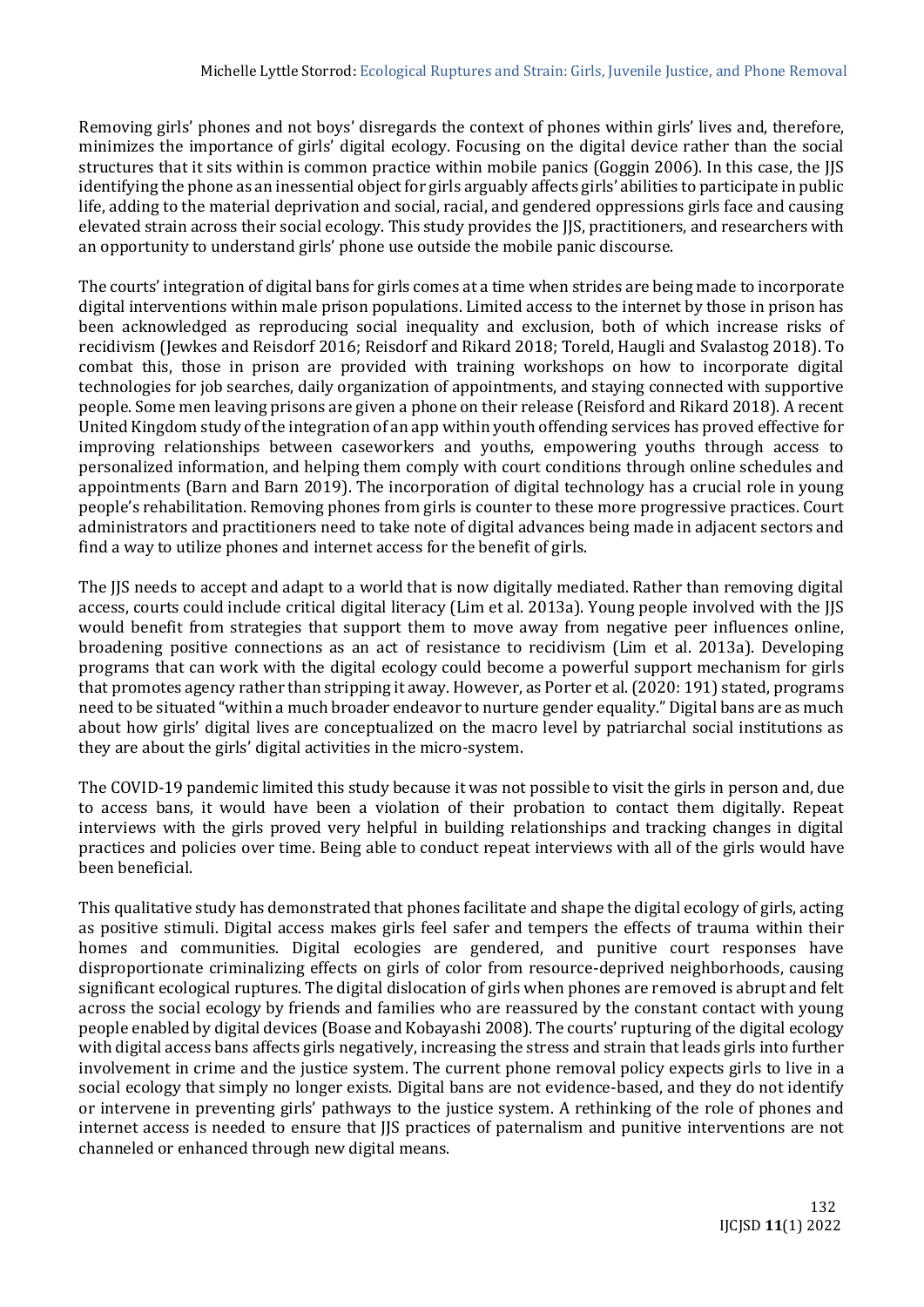*Correspondence:* Dr Michelle Lyttle Storrod, Assistant Professor, Criminal Justice Department, Widener University, One University Place, Chester, PA, 19013 USA. [mjlyttlestorrod@widener.edu](mailto:mjlyttlestorrod@widener.edu)

#### **References**

- Agnew R (1992) Foundation for a general strain theory of crime and delinquency. *Criminology* 30(1): 47-88. <https://doi.org/10.1111/j.1745-9125.1992.tb01093.x>
- Anderson VR, England K and Davidson WS (2017) Juvenile court practitioners' construction of and response to sex trafficking of justice system involved girls. *Victims & Offenders* 12(5): 663-681. <https://psycnet.apa.org/doi/10.1080/15564886.2016.1185753>
- Barn R and Barn BS (2019) Youth justice in the digital age: A case study of practitioners' perspectives on the challenges and opportunities of social technology in their techno-habitat in the United Kingdom. *Youth Justice* 19(3): 185-205[. https://doi.org/10.1177%2F1473225419869568](https://doi.org/10.1177%2F1473225419869568)
- Barn R and Tan J-P (2012) Foster youth and crime: Employing general strain theory to promote understanding. *Journal of Criminal Justice* 40(3) 212-220.<https://doi.org/10.1016/j.jcrimjus.2012.01.004>
- Belknap J (2020) *The invisible woman: Gender, crime, and justice*. 5th ed. Thousand Oaks: SAGE Publications. Belknap J, Holsinger K and Dunn M (1997) Understanding incarcerated girls: The results of a focus group study. *The*
- *Prison Journal* 77(4): 381-404.<https://doi.org/10.1177%2F0032855597077004003> Boase J and Kobayashi T (2008) Kei-tying teens: Using mobile phone e-mail to bond, bridge, and break with social ties—a study of Japanese adolescents. *International Journal of Human-Computer Studies* 66(12): 930-943. <https://psycnet.apa.org/doi/10.1016/j.ijhcs.2008.07.004>
- boyd D (2014) *It's complicated: The social lives of networked teens*. New Haven & London: Yale University Press.
- Broidy L and Agnew R (1997) Gender and crime: A general strain theory perspective. *Journal of Research in Crime and Delinquency* 34(3): 275-306[. https://psycnet.apa.org/doi/10.1177/0022427897034003001](https://psycnet.apa.org/doi/10.1177/0022427897034003001)
- Bronfenbrenner U (1992) Ecological systems theory. In Vasta R (ed.) *Six theories of child development: Revised formulation and current issues*: 187-249. London: Jessica Kingsley Publishers.
- Burson E, Godfrey EB and Singh S (2019) "This is probably the reason why she resorted to that kind of action": A qualitative analysis of juvenile justice workers attributions for girls' offending. *Journal of Prevention & Intervention in the Community 47*(2): 154-170[. https://psycnet.apa.org/doi/10.1080/10852352.2019.1582142](https://psycnet.apa.org/doi/10.1080/10852352.2019.1582142)
- Carr NT, Hudson K, Hanks RS and Hunt AN (2008) Gender effects along the juvenile justice system: Evidence of a gendered organization. *Feminist Criminology* 3(1): 25-43[. https://doi.org/10.1177%2F1557085107311390](https://doi.org/10.1177%2F1557085107311390)
- Carrington K (2013) Girls and violence: The case for a feminist theory of female violence. *International Journal for Crime, Justice and Social Democracy* 2(2): 63-79.<https://doi.org/10.5204/ijcjsd.v2i2.101>
- Chayko M (2014) Techno‐social life: The internet, digital technology, and social connectedness. *Sociology Compass* 8(7): 976-991.<https://doi.org/10.1111/soc4.12190>
- Chesney-Lind M (1989) Girls' crime and woman's place: Toward a feminist model of female delinquency. *Crime & Delinquency* 35(1): 5-29.<https://psycnet.apa.org/doi/10.1177/0011128789035001002>
- Chesney-Lind M and Sheldon RG (2014) *Girls, delinquency, and juvenile justice*. 4th ed. Chichester: John Wiley & Sons.
- DeHart D and Lynch S M (2021) *Women's and girls' pathways through the criminal legal system: Addressing trauma, mental health, and marginalization*. San Diego: Cognella.
- Ehrmann, S, Hyland N and Puzzanchera C (2019) *Girls in the juvenile justice system* (Juvenile justice statistics: National report series bulletin NCJ No. 251486). Office of Juvenile Justice and Delinquency Prevention. <https://ojjdp.ojp.gov/sites/g/files/xyckuh176/files/pubs/251486.pdf>
- Federal Bureau of Investigation (2016) *2016 crime in the United States*[. https://ucr.fbi.gov/crime-in-the](https://ucr.fbi.gov/crime-in-the-u.s/2016/crime-in-the-u.s.-2016/tables)[u.s/2016/crime-in-the-u.s.-2016/tables](https://ucr.fbi.gov/crime-in-the-u.s/2016/crime-in-the-u.s.-2016/tables)
- Garcia CA and Lane J (2012) Dealing with the fall-out: Identifying and addressing the role that relationship strain plays in the lives of girls in the juvenile justice system. *Journal of Criminal Justice* 40(3): 259-267. <https://doi.org/10.1016/j.jcrimjus.2012.02.005>
- Glaser BG and Strauss AL (2017) *The discovery of grounded theory: Strategies for qualitative research*. London: Routledge.
- Goggin G (2006) *Cell phone culture: Mobile technology in everyday life*. New York: Routledge.
- Gong L and Hoffman A (2012) Sexting and slut-shaming: Why prosecution of teen self-sexters harms women. *Georgetown Journal of Gender & The Law* 13: 577.